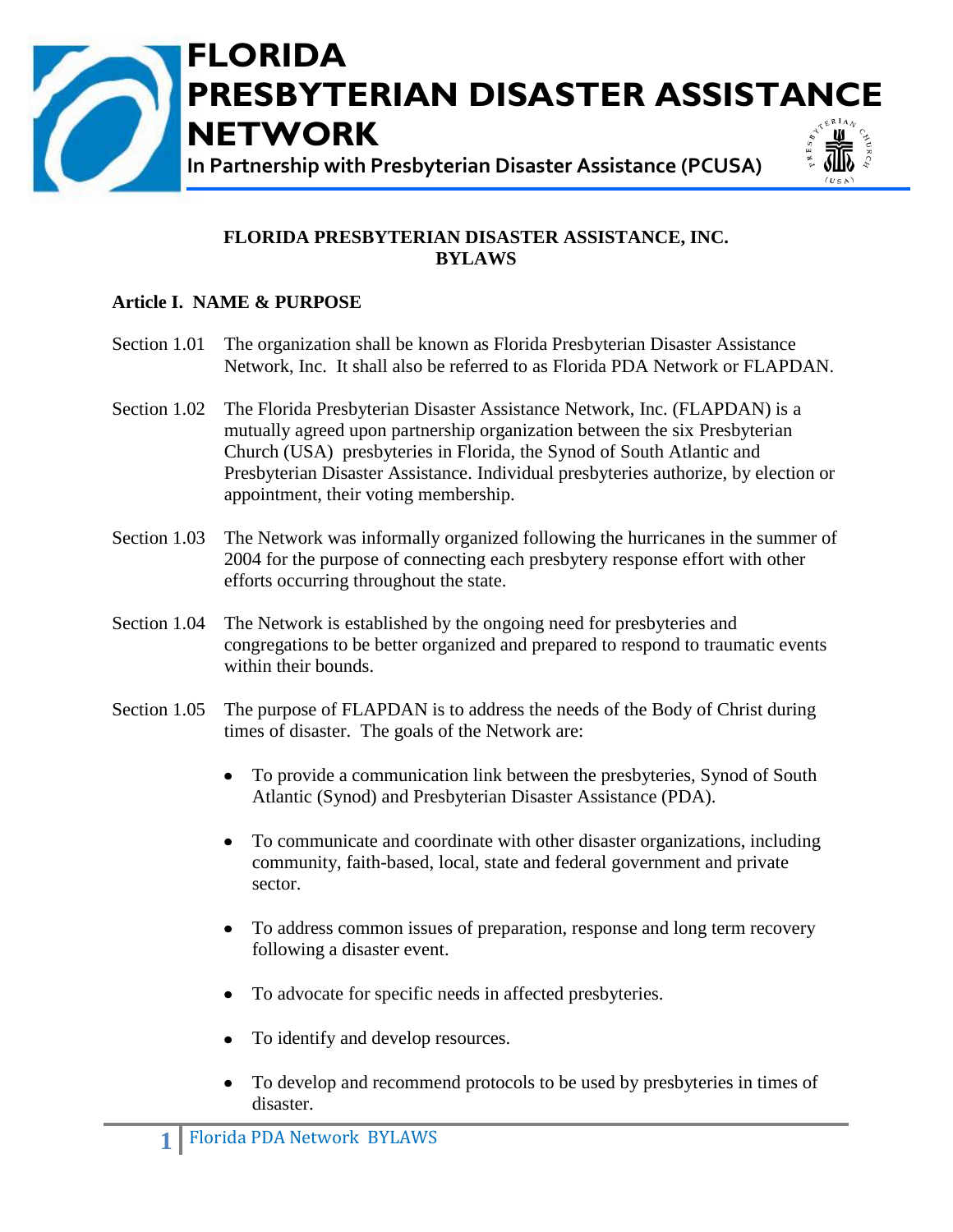- To support training for disaster preparedness and response for presbyteries and their member congregations.
- Section 1.06 The Florida PDA Network affirms a commitment to strengthen, as much as possible, each presbytery's disaster preparedness, response, recovery and rebuilding efforts and we commit ourselves to equip Presbyterians statewide to serve survivors in Christ's name.

## **Article II. OPERATIONAL PROCEDURES**

- Section 2.01 The principal office of FLAPDAN shall be located at the office of the Executive Director or other such location as the Executive Committee may designate.
- Section 2.02 The business mailing address will be the office of the Executive Director or the accounting firm.
- Section 2.03 The fiscal year will be from January 1 to December 31.

## **Article III. MEMBERSHIP**

- Section 3.01 Network Membership consists of voting and at-large members.
- Section 3.02 Selection, Rights and Tenure Voting membership consists of eighteen members with an equal number of three members elected from each of the six presbyteries in Florida. Each presbytery, through its current standing rules, will determine who serves as voting members on the Network. The elected members shall serve a three year term and can be elected to multiple terms.
- Section 3.03 At-Large Network members will consist of all interested and active individuals participating in disaster preparedness or response within their local community, congregation or presbytery. At-Large members may have voice at Network meetings, serve with voice and vote on work and/or study groups, and participate fully in training events or activities. At-Large members shall not make motions or vote on motions brought before the elected Network members.
- Section 3.04 Presbytery Executives and Rebuilding Coordinators will be invited to serve as ex officio members.
- Section 3.05 A quorum shall be defined as three of the six partner presbyteries being present in person or via conference call. Of those present, a majority vote will carry the question.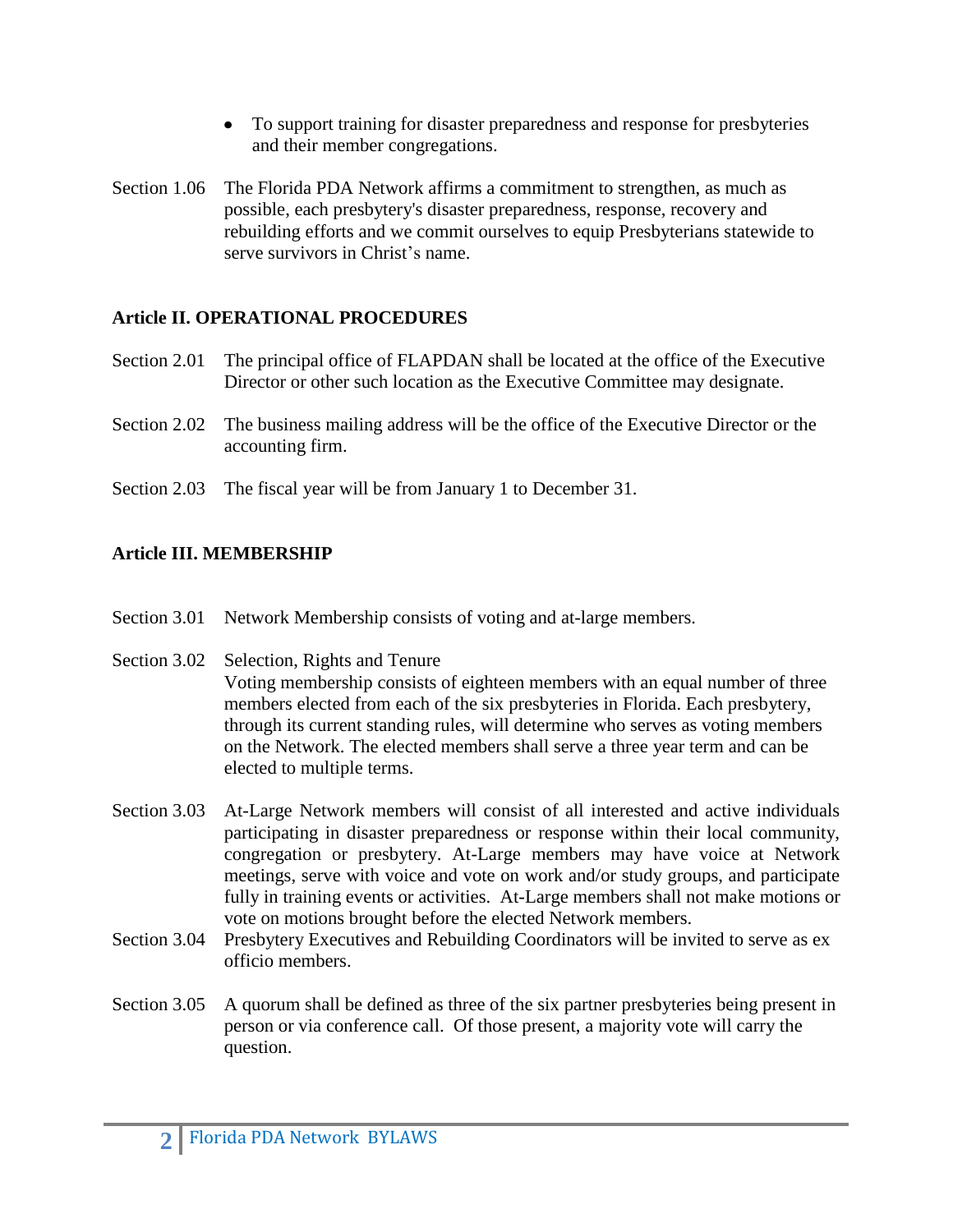#### **Article IV. MEETINGS**

- Section 4.01 The Florida PDA Network shall meet at least two times a year. Minutes of all meetings shall be dispersed to Network partners. The purpose of the meetings shall be:
	- To communicate among members and provide information and support;
	- To receive reports;
	- To review and request funding from appropriate sources;
	- To build cooperation;
	- To develop collaborative tools for ministry in disasters; and
	- To facilitate training.
	- To elect officers.

Section 4.02 Meetings may be held in person or by conference call.

#### **Article VI. EXECUTIVE COMMITTEE**

#### Section 6.01 Officers

The officers of the Florida PDA Network shall be a president, vice president, secretary, treasurer and two directors. The Network is responsible for determining and electing the necessary officers from the active Network members to facilitate its purpose. No more than one network member from each Presbytery may serve on the Executive Committee.

Section 6.02 Executive Committee

The Executive Team shall consist of the four elected officers and two directors elected from the Network and one representative from the Florida Executive Staff, (if so desired). In the event a seat on the Executive Committee becomes vacant, the Network may temporarily appoint someone until presbytery action can be taken.

Section 6.03 The Executive Committee shall meet as needed, but at least twice a year, immediately prior to each Network meeting. The moderator may serve in that position for no more than two consecutive years. The moderator and the Florida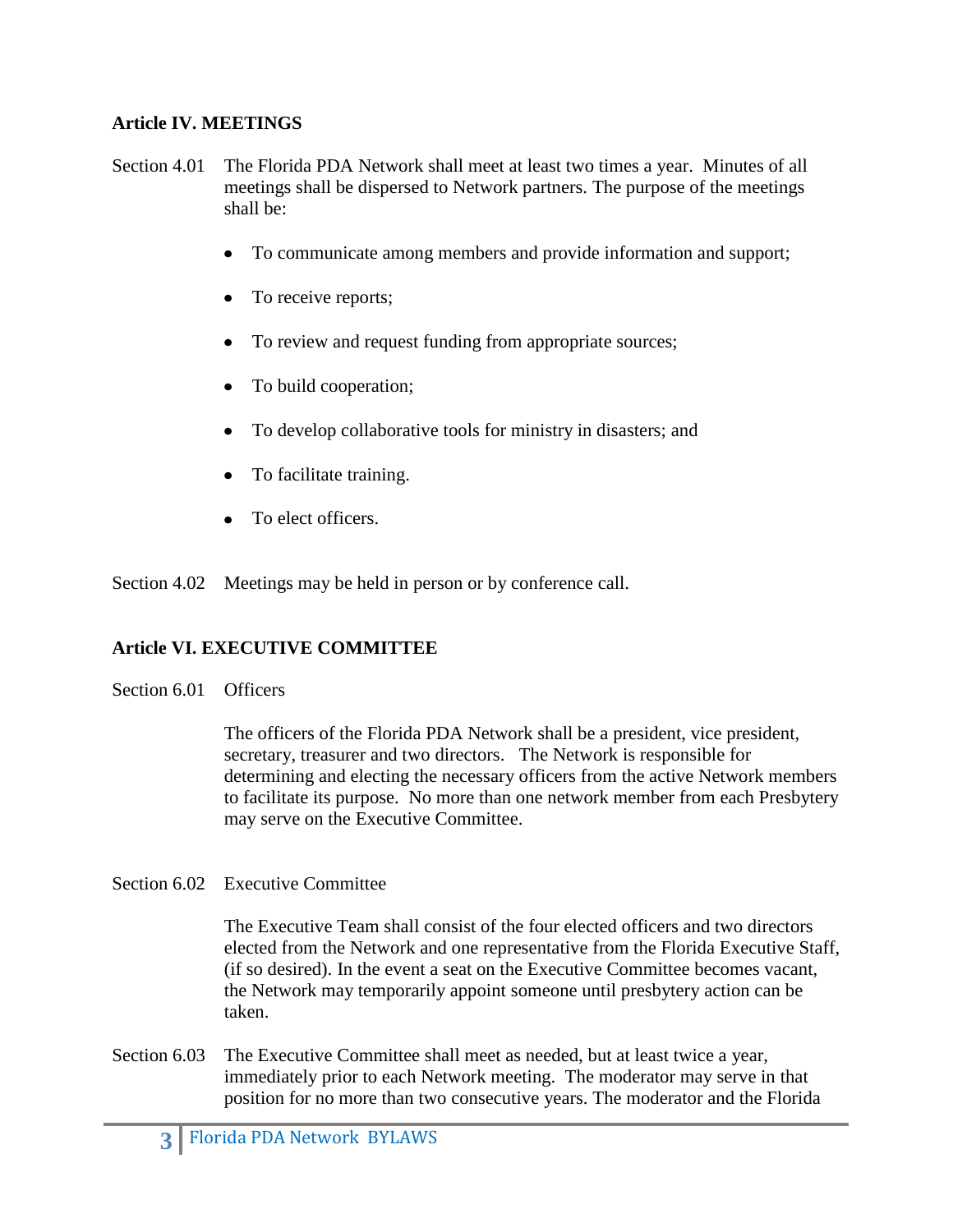Executive Staff representative may not be from the same presbytery. The moderator shall rotate between the presbyteries.

- Section 6.04 Members of the Executive Committee shall be active in the Florida PDA Network or PDA.
- Section 6.05 Responsibilities of the Executive Committee include but are not limited to:
	- Reviewing, requesting and distributing funds (accounting will be handled by  $\bullet$ the Synod);
	- Presenting a report of any action taken or not taken at the next scheduled Network meeting;
	- Preparing the Network Meeting agenda;
	- Overseeing completion of tasks and goals;
	- Reviewing the partnership agreement bi-yearly and recommending changes  $\bullet$ for approval by presbyteries. The Network shall approve any change in the partnership agreement before sending it on to presbyteries, and
	- Reporting to the Florida Executive Staff.

### Section 6.02 Officer Job Descriptions

President: The President shall be chief executive officer of the Corporation and will, subject to the control of the Board of Directors or the Executive Committee, supervise and control the affairs of the Corporation. The President will perform all duties incident to such office and such other duties as may be provided in these bylaws or as may be prescribed from time to time by the Board of Directors. The President shall preside at all board meetings and shall exercise parliamentary control in accordance with Roberts Rules of Order.

Vice President: The Vice President shall act in place of the President in the event of the President's absence, inability, or refusal to act, and shall exercise and discharge such other duties as may be required by the board.

Secretary: The Secretary shall keep minutes of all meetings, shall be the custodian of the corporate records, shall give all notices as are required by law or these bylaws, and, generally, shall perform all duties incident to the office of Secretary and such other duties as may be required by law, by the Articles of Incorporation, or by these bylaws.

Treasurer: The Treasurer will have charge and custody of all funds of this Corporation, will oversee and supervise the financial business of the Corporation, will render reports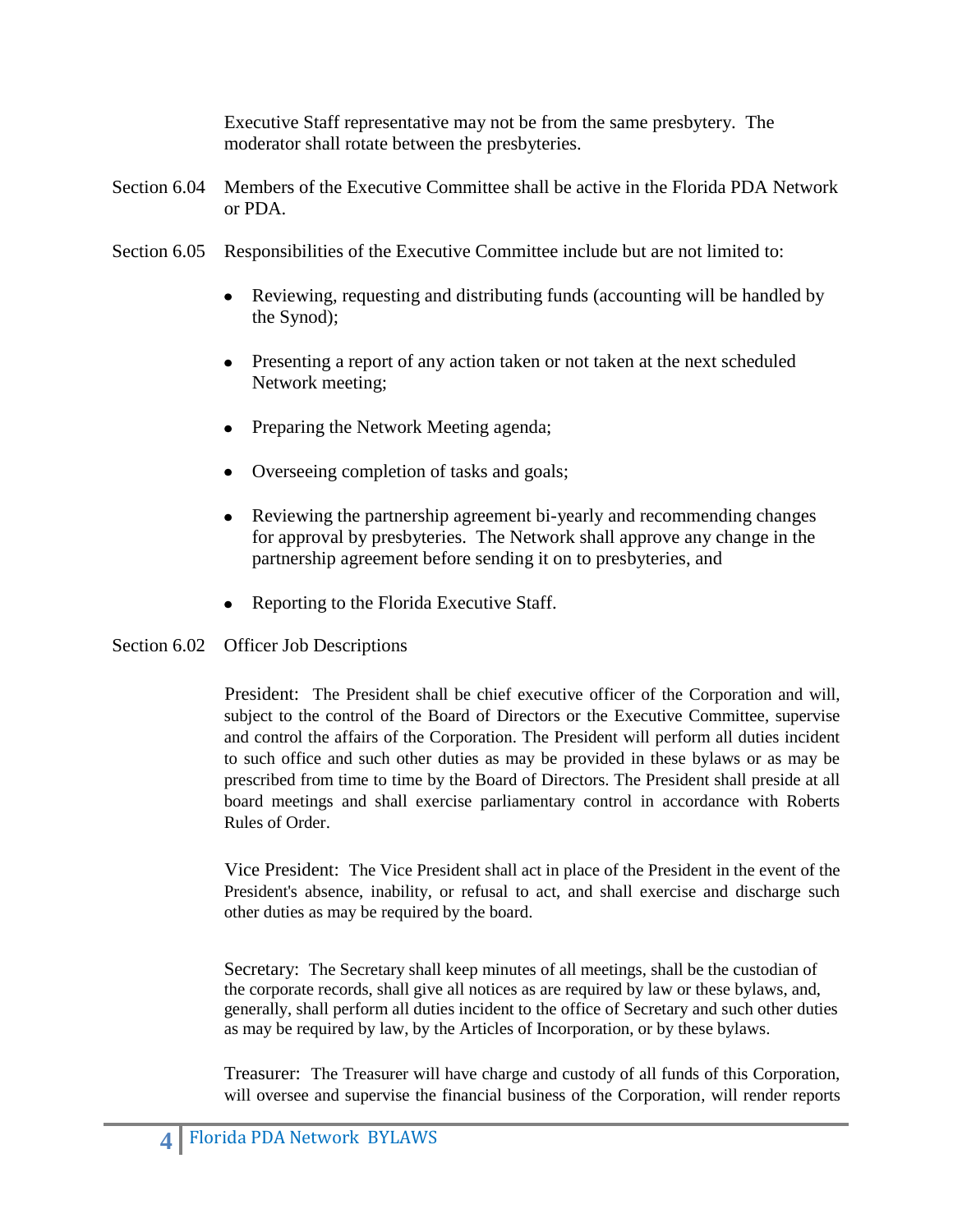and accountings to the Directors as required by the Board of Directors, and will perform in general all duties incident to the office of Treasurer and such other duties as may be required by law, by the Articles of Incorporation, or by these bylaws or which may be assigned from time to time by Board of Directors.

### **Article VII. COMMITTEES**

Section 7.01 Subcommittees or Task Forces may be formed and dissolved by the board on an as needed basis to address specific needs or issues.

### **Article VIII. AMMENDMENTS**

Section 8.01 Amendments to these by-laws must be approved by a vote of two-thirds of the Members present entitled to vote at any annual or special meeting. Proposed Amendments must be distributed to the voting member representatives no less than three (3) weeks prior to the meeting at which the amendments will be considered.

## **Article IX. DISSOLUTION**

Section 9.01 Upon dissolution of the corporation, the Board of Directors shall, after paying or making provision for the payment of all of the liabilities of the corporation, dispose of all of the assets of the corporation exclusively for the purposes of the corporation in such manner, or to such organization or organizations organized and operated exclusively for charitable, educational, religious, or scientific purposes as shall at the time qualify as an exempt organization or organizations under section 501(c)(3) of the Internal Revenue Code of 1986 (or the corresponding provision of any future United States Internal Revenue Code), as the Board of Directors shall determine or to the federal, state or local government, for a public purpose. Any such assets not so disposed of shall be disposed of by a court of competent jurisdiction in the county in which the principal office of the corporation is then located, exclusively for such purpose or to such organization or organizations as such court shall determine, which are organized and operated exclusively for such purposes.

## **Article X. AFFILIATION**

Section 10.01 The Florida PDA Network shall maintain full and active membership in Florida Voluntary Organizations Active in Disaster (VOAD). The FLAPDAN Coordinator shall ordinarily represent FLAPDAN at Florida VOAD meetings.